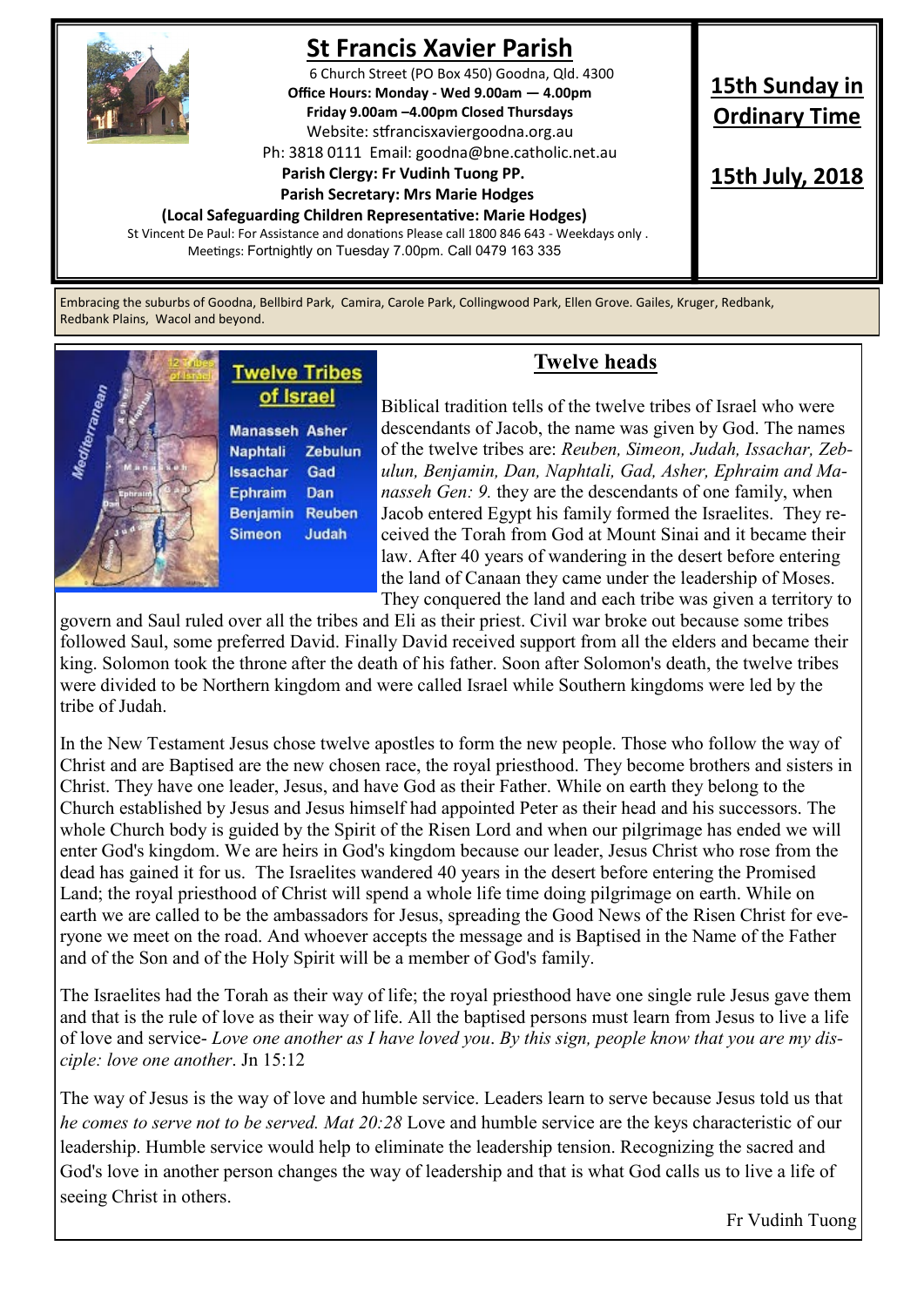

**Reconciliation and First Holy Communion** for children in Year 4 and above who have been Confirmed will begin this Friday 20th July at 7-00pm in the Church and will continue over 3 Fridays with Friday the 3rd August being the final session.

Reconciliation will then take place for the children over 4 nights beginning with Tuesday 7th August. With First Communion taking place during our Multicultural Mass which is on Sunday 19th August.

Fr Tuong would like to interview the parents before instruction starts so please contact the Parish Office to book a day and time. Interviews will be conducted first week of next term.

Tues 17th July, Wed 18th and Thurs 19th same times as above.

Application forms are available from the Parish Office or ask Fr Tuong after Mass.

**If you haven't already picked up a form and spoken to Fr Tuong then you need to this week as sessions begin on Friday and only go for 3 weeks.** 

### **Upcoming Events**

17/18 and 19th July Parent interviews for children making their First Holy Communion

20th July— 7.00pm First Session for the children making their First Holy Communion

1st Aug - 9.00am Feast of Mary McKillop whole of School Mass in the School Hall

15th Aug - 9.00am Feast of the Assumption Mass in School Hall 6.30pm in the Church

19th Aug - 10.00am Multicultural Mass in School Hall and the children will make their First Holy Communion.

**Wanted:** Help with counting of the weekly collections, please phone the office.



#### **Baptism at St Francis Xavier Goodna**

Baptisms are held on the **Third Sunday** of the month during the 9-00am Mass. Before a Baptism can take place the parents must complete a Baptism Enrolment form which is available from the Sacristy, the Office or download from the Website. Parents must also register with the office and let the office know what month you

would like the Baptism to take place. On the **First Sunday** of the month the child is welcomed at the 9-00am Mass. On the **Second Sunday** the Parents then attend Baptism preparation which is held in the Church after the 9-00am Mass.

When completed the Baptism Preparation form is returned to the office, Father or Peter Aiavao and is to be accompanied by a copy of the child's **Birth Certificate**.

Once all the above has been completed then the baptism will take place on the **Third Sunday** of the month during the 9-00am Mass.

Remember to register with the Parish Office first.

**Please note there will be no Baptism Welcome or Preparation in September.** 



*An Apostolic Work of the Catholic Church Celebrating life...*



**Phone: 07 3293 0555** www.holycrossfunerals.com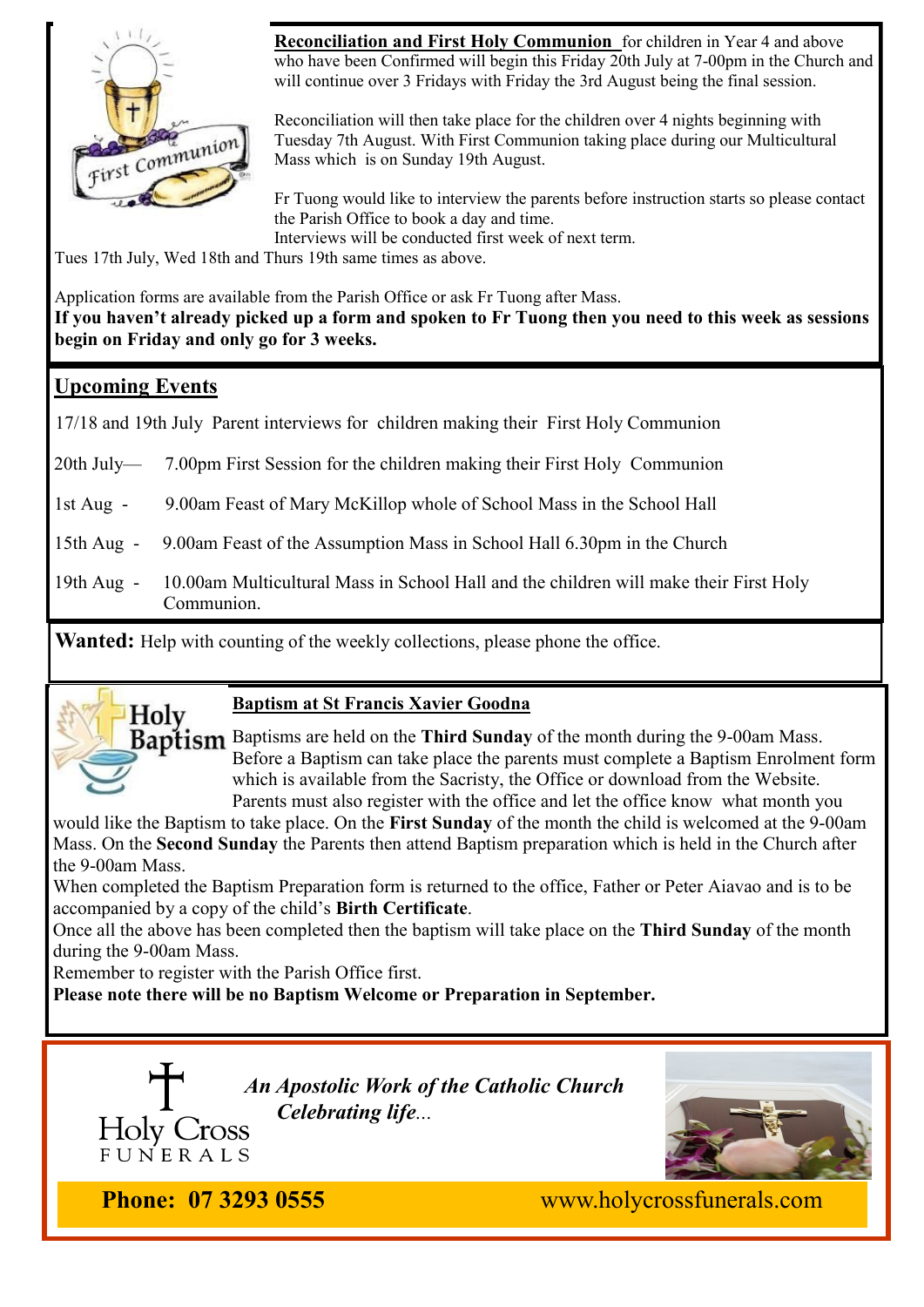#### Spirituality for Life



The voice of the Spirit speaking of gratitude. generosity, responsibility and increase



*'Each one of you has received a special grace, so, like good stewards responsible for all these varied graces of God, put it out at the service of others."* 

**July 15, 2018 - 15th Sunday in Ordinary Time** *"He instructed them to take nothing for the journey but a walking stick – no food, no sack, no money in their belts." MARK 6:8* How different we are from the Apostles who took nothing when they ventured out to serve God. Today, we make our life's journey more difficult because of all the material baggage that we drag along. When we really put God first in everything and put money and possessions second, we experience more freedom to joyfully serve God and others. *(Accessed on 11th July, 2018 from http://archstl.org/stewardship/page/ bulletin-inserts*



## **Wanted for Multicultural Mass**

We need volunteers from our different nationalities to carry the flag of their country in the Entrance Procession of the Mass.

Please see Fr Tuong or make contact with one of the steering committee members listed below with your name and phone number.

## **Multicultural Mass 19th August, 2018 10.00am in School Hall**

Steering Committee: Elaine Walters, Filo Laulu, Uiki Vaoiva, Joe Masalu, Peter Aiavao. Volunteers are required for setting up and serving lunch also to clean up afterwards. Please bring a plate for a shared lunch.

For Mass all are welcome to wear your national or traditional costumes.

Mass starts at 10.00am in the School Hall. If you wish to assist please contact one of the Committee members listed above.



A big **Thank You** to all the people who have supported the St Vincent de Paul Winter Appeal and last Sunday's Expo.

Your generosity has so far raised a total of \$1593.70. There are still some envelopes on the table for people who wish to make a donation.

This money pays for food and medicine for local families. May God bless the kind people of St Francis Xavier Parish.

#### **Some more of Through the eyes of a child**

In the beginning, which was close to the start, there wasn't anything except God, darkness and some gas. The Bible says, "The Lord, thy God, is one," but I think He has to be much older than that.

Anyway, God made the world and then He said, "Give me some light," and somebody gave it to Him. He split an atom and made Eve. Adam and Eve didn't wear any clothes, but they weren't embarrassed because God hadn't invented mirrors, yet.

Adam and Eve sinned by eating one bad apple and they were driven out of the Garden of Eden. I'm not sure what God drove them in because He hadn't invented cars, either.

Adam and Eve's son, Cain, hated his brother as long as he was Abel. After a while, all of the first people died, except Methuselah, who lived to be, like, a million years old.